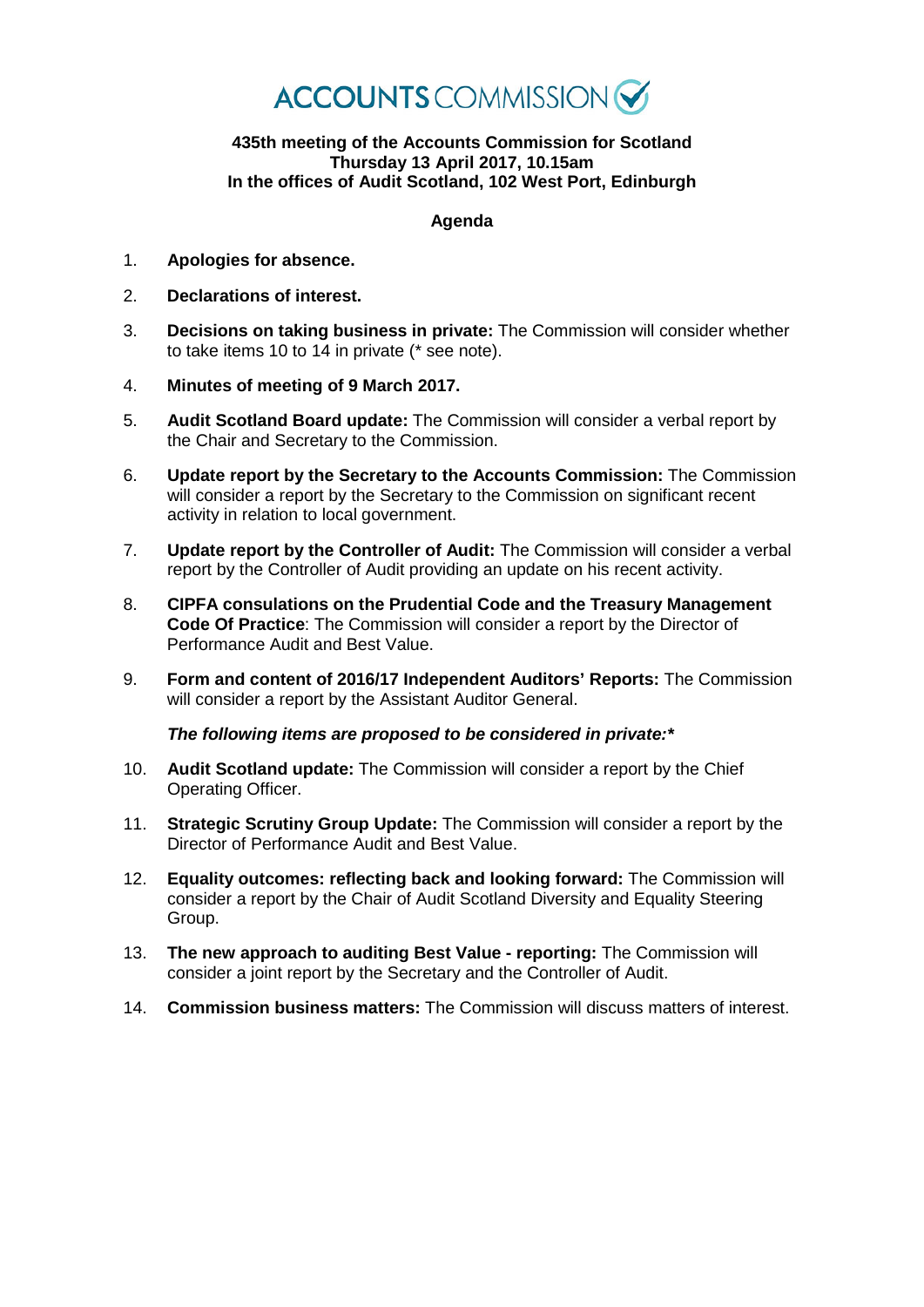- \* It is proposed that item 10 to 14 be considered in private because:
	- Item 10 is a discussion on matters relating to the Commission's relationship with Audit Scotland, which may involve confidential issues which the Commission would wish to consider in private.
	- Item 11 presents an update on discussions with strategic scrutiny partners which may include confidential policy matters that the Commission would wish to discuss in private before proceeding.
	- Item 12 proposes draft reports, which the Commission is to consider and consult appropriately with stakeholders if necessary before publishing.
	- Item 13 presents proposals around operational matters relating to the new approach to auditing Best Value, which the Commission may wish to discuss with the Controller of Audit before informing stakeholders.
	- Item 14 may be required if there are any confidential matters that require to be discussed outwith the public domain. The Chair will inform the meeting in public at the start of the meeting if this item is required and what it covers.